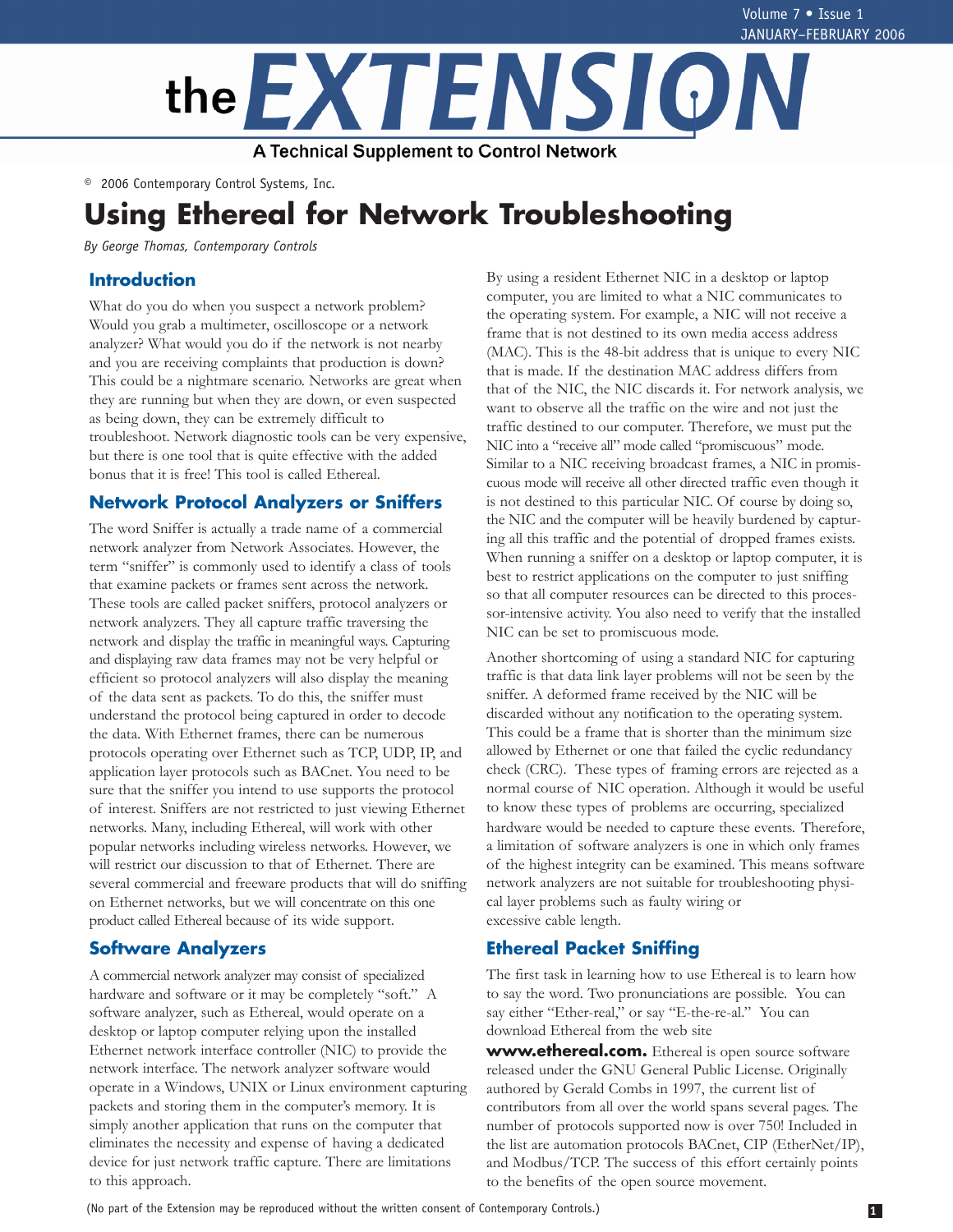## **Attaching a Sniffer to the Network**

Once Ethereal or any other network protocol analyzer is installed on a desktop or laptop computer, it needs to be attached to the network that is to be monitored. This would appear to be a straight forward task for an Ethernet network but there are several issues. It is not as simple as attaching the sniffer to an unused port on a switch. Failure to understand the actual network operation will lead to faulty analysis.

# **Using Repeating Hubs**

When Ethernet was first developed, it was intended to operate as a bussed network where multiple stations shared a common backbone. With this topology, the sniffer could be attached anywhere along this backbone since all stations on the backbone could hear one another. They all reside in the same collision domain. This is called Shared Ethernet or halfduplex Ethernet. Each station would participate in the Carrier Sense, Multiple Access with Collision Detection (CSMA/CD) access rules. A collision would be sensed by all stations and the appropriate action taken. A sniffer does not normally transmit nor should it be the recipient of a directed message. Therefore, it would not participate in the CSMA/CD access rules. However, it could since a regular Ethernet NIC is being used for the network interface. Sniffers are considered passive devices since they simply observe traffic and are not part of the traffic. Since all traffic on shared Ethernet is broadcast, the sniffer with a single NIC can be used to capture all the traffic.

Adding a sniffer to a bussed network disrupts the physical wiring of the network so it would be best to use a permanently installed repeating hub with a spare port for making the sniffer connection. This does not disrupt cabling, making the connection of the sniffer transparent to the network. Even with a repeating hub, the sniffer can observe all traffic since the repeating hub remains part of the same collision domain as the backbone with all of its attached stations. Repeating hubs participate in the CSMA/CD access rules and reinforce collisions.

The problem with repeating hubs is that they are not popular and finding multi-speed repeating hubs is difficult. The more recognized connection device is the switch, but switches have their own set of issues.

## **Switched Ethernet**

A switched Ethernet network creates a distributed star topology where network segments exist between ports on a switch to either stations or ports on other switches. Although the intention is not to use bus segments, bus segments can attach to switch ports. Unlike repeating hubs, switches store-and-forward messages received on one switch port to all other switch ports. The result of this action is that collision domains terminate at switch ports. Removing the collision domain restriction allows switched Ethernet networks to expand geographically without limit from that of shared Ethernet. This characteristic of switched Ethernet would not, by itself, restrict the use of a sniffer. However, switches have another feature that does limit the use of sniffers.

A switch goes through a learning process where it builds an internal table of MAC addresses known to be attached to a particular switch port. This is done for all switch ports. Once a switch determines the location of a station, any directed communication to that station will be limited to the switch port known to have access to that station. All other ports on the switch will not participate in the transmission unless they were party to the transmission. This reduction in communication can yield higher throughput since unnecessary traffic is reduced. However, since the sniffer is not directly involved with the transmission, it would most likely not see the communication. In fact, it is quite possible when you connect a sniffer to a vacant switch port, the sniffer will see nothing except broadcast messages or transmissions to stations that the switch has yet to learn. The switch "floods" these types of transmissions to all switch ports.

There seems to be a trick here. If we can prevent the switch from learning, the switch will continuously flood all ports with any received transmission. In this way the switch is functioning much like a repeating hub and we could connect our sniffer to any port and see all the traffic from this single port. This is true, but it only applies to the switch we are attached to and not to the other switches in the network. The other problem is getting the switch to continuously flood. This is not a standard feature on a switch. Plug-and-Play switches have no mechanism for effecting a change in operation. A specialized switch will probably be required.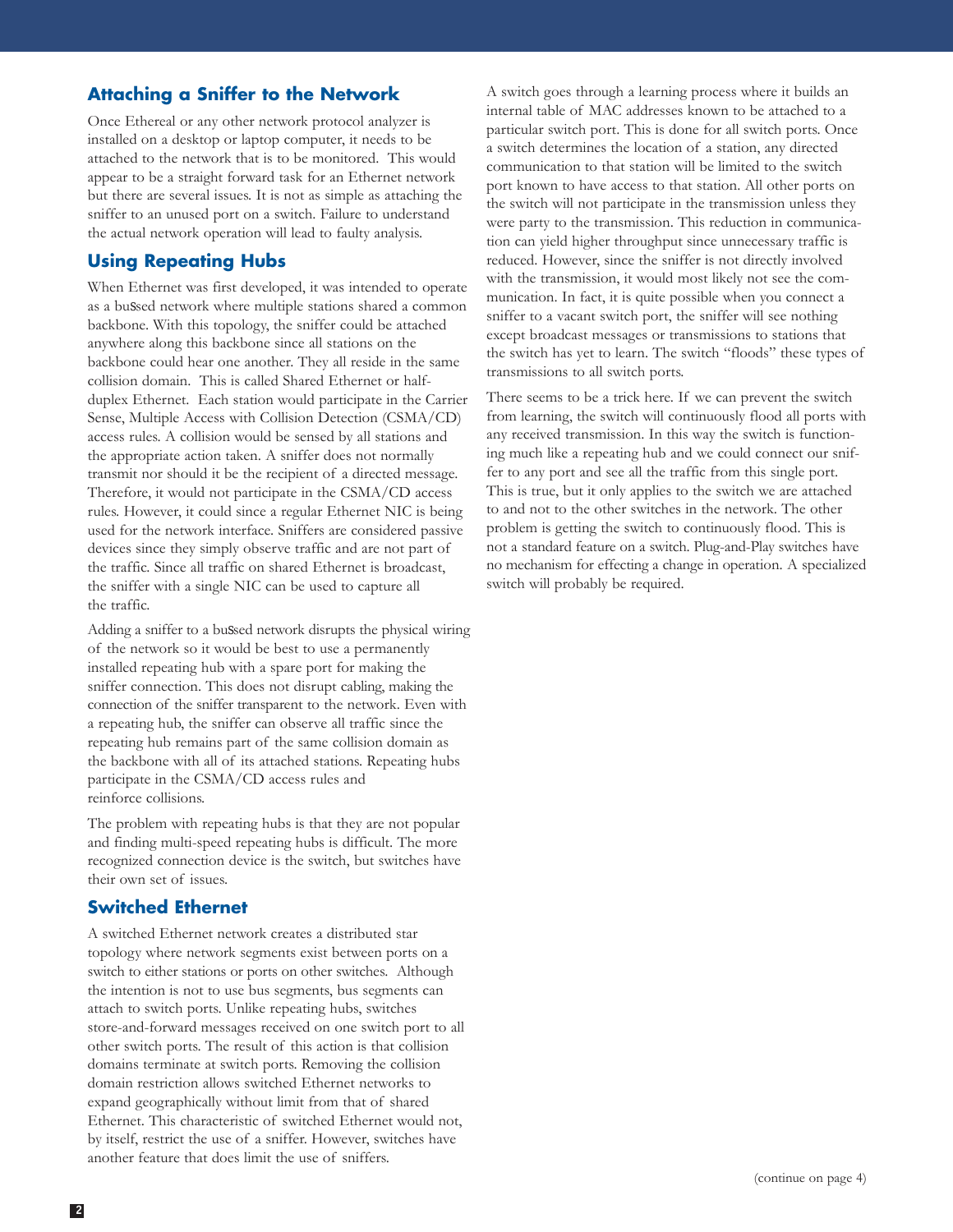#### **Analyzing a Packet Captured by Ethereal**

The adjacent screen is the result of capturing BACnet/IP packets over Ethernet. Ethereal displays information in three window panes. The top pane is the Summary, the middle pane is the Detail, and the lower pane is the Data. Each line in the top pane represents a captured Ethernet frame. Ethereal will continue to capture traffic until requested to stop. Individual frames can be examined while Ethereal is stopped or while it is capturing. In our example, one of the frames in the upper pane is emphasized, resulting in highlighted data in the bottom pane. The bottom pane displays 16 octets per line in hexadecimal format. To the immediate right is the same data shown in ASCII format. To the untrained observer, the data in both formats looks meaningless. More can be gained by looking at the middle pane.

Information in the middle pane can be expanded by clicking on the + button. For the sake of discussion, all items have been expanded so we can understand how Ethereal interpreted the frame. First of all, Ethereal recognized that it has captured an Ethernet II frame and identified both the destination and source MAC addresses. The destination address is a broadcast intended for all stations. Notice that the 48-bit source address identifies the vendor of the NIC involved in the transmission. The first part of the 48-bit address is the vendor code. Ethereal knows the vendor assignments. The Type field (this is an Ethernet II frame) contains 0x800 which indicates that an IP packet has been captured. Return to the bottom pane and notice the location of the two MAC addresses and Type field in

C bacnet.dat - Ethereal

the raw capture. The destination address was sent first, followed by the source address, just like we would expect in an Ethernet frame. The Type field immediately follows the source address. What should follow now is the IP header.

Ethereal decodes the IP header for you. Both source and destination IP addresses are named as Class A private addresses. The header length of 20 bytes is the normal length for an IP header. Other header information such as Time to Live, Version, and other fields are decoded as well. You need to consult a TCP/IP reference in order to understand these terms.

The payload data inside the IP wrapper is actually a UDP datagram and not a TCP segment. Datagrams are not acknowledged as are segments. BACnet relies upon the application layer to acknowledge receipt of a message and not the transport layer of the TCP/IP stack. The datagram begins with a UDP header. This time, source and destination ports are identified. Port number 47808 is a registered port number given to the BACnet community. Finally, within the UDP wrapper is the BACnet message that begins with its own Type code of 0x81. This Type code refers to Annex J in the ASHRAE 135 B BACnet standard.

Annex J defines BACnet over the IP protocol. Eventually, we will learn the BACnet command or response within the message. Ethereal decodes BACnet since it is one of the 750 protocols it supports. Notice that the Ethernet preamble and CRC bytes are not displayed. That is because they are not passed from the NIC to the operating system. We know we have a valid frame since the frame was transferred from the NIC.

> Not only is Ethereal excellent for troubleshooting networks, it is a great resource in the study of Ethernet and TCP/IP protocols. Ethereal has numerous features such as filtering so that the operator is not flooded with useless and confusing information. The best way to learn how to use this tool is to actually capture packets and study the results against reference books that describe the various protocols.

File Edit View Capture Analyze Help [4]  $\mathbb{D}$  is Д  $\Leftrightarrow$ 贈  $\times$   $\otimes$  $\Rightarrow$ €  $^{\circledR}$ Ø 8) Բ থি Protocol No. Time Source Destination 1<sub>Info</sub>  $10.000000$  $10.0.0.100$  $10.0.0.246$ BACnet-A BACnet APDU (Confirm  $10.0.0.100$ BACnet-A BACnet APDU (Confirm 2 0.003107 10.0.0.246 ιт 田 Frame 1 (59 bytes on wire, 59 bytes captured) □ Ethernet II, Src: 00:07:e9:76:97:0a, Dst: 00:50:db:aa:aa:11 Destination: 00:50:db:aa:aa:11 (Contempo\_aa:aa:11) Source: 00:07:e9:76:97:0a (Intel\_76:97:0a) Type: IP (0x0800) ⊟ Internet Protocol, Src Addr: 10.0.0.100 (10.0.0.100), Dst Addr: 10.0.0.246 (10.0.0.246) Version: 4 Header length: 20 bytes EDifferentiated Services Field: 0x00 (DSCP 0x00: Default; ECN: 0x00) Total Length: 45 Identification: 0x7d05 (32005) 田Flags: 0x00 Fragment offset: 0 Time to live: 128 Protocol: UDP (0x11) Header checksum: 0xa861 (correct) Source: 10.0.0.100 (10.0.0.100) Destination: 10.0.0.246 (10.0.0.246) 曰 User Datagram Protocol, Src Port: 47808 (47808), Dst Port: 47808 (47808) Source port: 47808 (47808) Destination port: 47808 (47808) Lenath: 25 Checksum: 0xc49b (correct) EBACnet Virtual Link Control Type: 0x81 (Version BACnet/IP (Annex J)) Function: 0x0a (Original-Unicast-NPDU) BVLC-Length: 4 of 17 bytes BACnet packet length □ Building Automation and Control Network NPDU Version: 0x01 (ASHRAE 135-1995) 田Control: 0x04 ⊟ Building Automation and Control Network APDU APDU Type: 0 (Confirmed-Request-PDU) Data (10 bytes) 10000 00 50 db aa aa 11 00 07 09 76 97 0a 08 00 45 00  $P$ .....  $\overline{\mathbf{y}}$ .  $\overline{\mathbf{y}}$ 0010 00 2d 7d 05 00 00 80 11<br>00 f6 ba c0 ba c0 00 19 0a 00 a8 61 0a 00 -00 .-}..... .a...d.. c4 9b 81 0a 00 11 01 04 0020 . . . . . . . . <sub>.</sub> . . . . . . . 0030 00 00 0c 0c 0c 00 c0 00 01 19 55 . . . . . . . . . . U 7 Add Expression... Clear Apply Ethernet (eth), 14 bytes Filter: